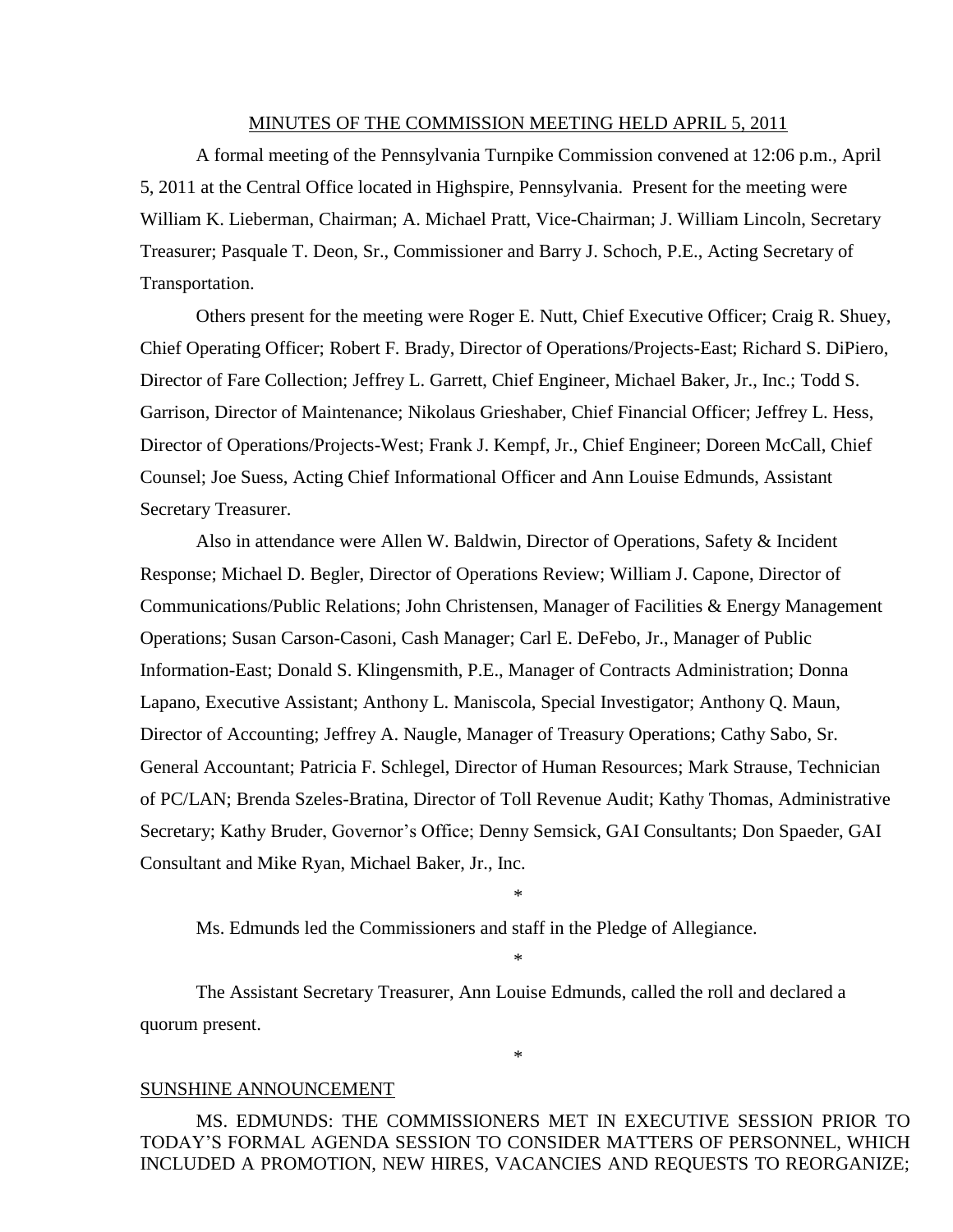MINUTES OF THE MEETING-April 5, 2011 Page - 2

TO POST AND FILL; TO ABOLISH; AND TO CREATE AND FILL POSITIONS IN THE FINANCE AND ADMINISTRATION, MAINTENANCE, LEGAL AND FACILITIES AND ENERGY MANAGEMENT DEPARTMENTS, WESTERN REGIONAL OFFICE, AND EXECUTIVE OFFICE.

THE COMMISSIONERS ALSO DISCUSSED DOCKET NO. 00494 AND POLICY 6.4 AND ENGAGED IN NON-DELIBERATIVE INFORMATIONAL DISCUSSIONS REGARDING VARIOUS ACTIONS AND MATTERS, WHICH HAVE BEEN APPROVED AT PREVIOUS PUBLIC MEETINGS.

\*

# PUBLIC COMMENT

MS. EDMUNDS: THE PUBLIC IS WELCOME AT THIS TIME TO ADDRESS THE COMMISSION REGARDING ITEMS LISTED ON THE AGENDA OR OTHER ITEMS NOT LISTED ON THE AGENDA THAT ARE WITHIN THE COMMISSION'S AUTHORITY OR CONTROL.

IN ORDER TO CONDUCT AN ORDERLY, EFFICIENT, EFFECTIVE AND DIGNIFIED MEETING, ALL PERSONS WISHING TO ADDRESS THE COMMISSION SHOULD HAVE SIGNED IN AND REQUESTED TIME TO SPEAK. IF YOU HAVE NOT DONE SO, YOU ARE INVITED TO DO SO.

COMMISSIONERS, WE HAVE NO REQUESTS TO ADDRESS THE COMMISSION. AT THIS TIME WE ASK ALL VISITORS TO STAND AND INTRODUCE YOURSELF.

KATHY BRUDER, GOVERNOR'S OFFICE RAY SCHILLING, GAI CONSULTANTS DON SPAEDER, GAI CONSULTANTS MIKE RYAN, MICHAEL BAKER JR., INC.

MS. EDMUNDS: THIS CONCLUDES THE PUBLIC COMMENT SECTION OF THE MEETING. \*

#### MINUTES OF THE MEETING

Motion-That the Minutes of the meeting held March 15, 2011 be approved and filed-was made by Commissioner Lincoln, seconded by Commissioner Pratt; and passed unanimously.

\*

### COMMUNICATIONS

Motion-That the Commission accepts and files the memo received from the Chief Counselwas made by Commissioner Lincoln, seconded by Commissioner Deon; and passed unanimously.

\*

#### **PERSONNEL**

Motion-That the Commission approves the Personnel as amended-was made by Commissioner Lincoln, seconded by Commissioner Deon; and passed unanimously.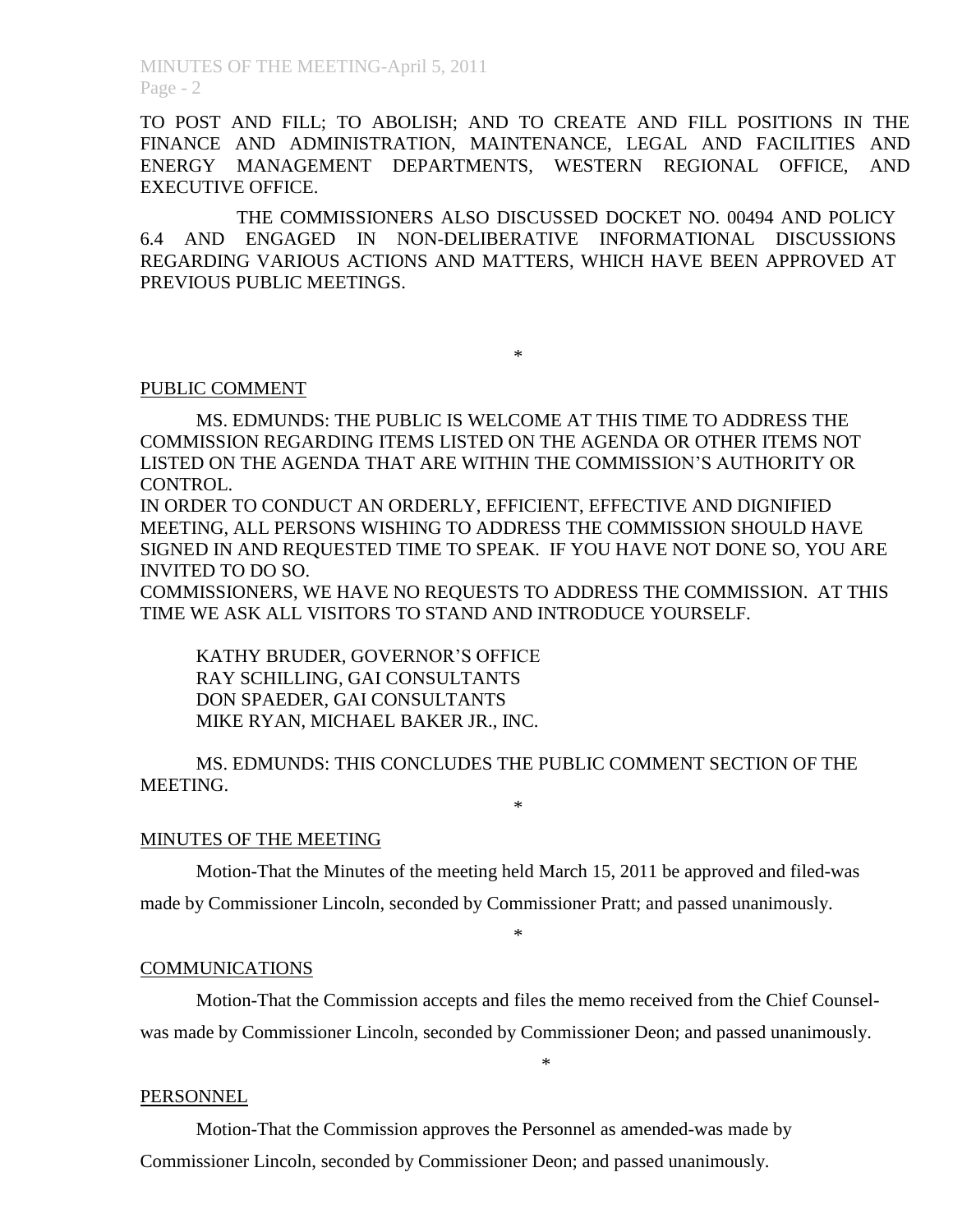## NEW BUSINESS

## Reinvestments, Liquidations and Purchase of Securities

Upon the motion by Commissioner Lincoln, seconded by Commissioners Deon, the following Resolution was presented for adoption:

### RESOLUTION

BE IT RESOLVED that The Pennsylvania Turnpike Commission hereby ratifies the action of the Assistant Chief Financial Officer, with the approval of the Chief Executive Officer and the Consulting Engineer, in directing the Trustee to make the foregoing reinvestments, liquidations and purchases; and

BE IT FURTHER RESOLVED that copies of the Resolution certified by the Assistant Secretary Treasurer shall be forwarded to the Trustee as required in Article VI, Section 602 of the 2001 Amended and Restated Trust Indenture.

The following members voted yea: Commissioners Lieberman, Pratt, Lincoln, Deon and Schoch; the motion passed unanimously.

\*

# AGREEMENT

Motion-That the Commission approves the negotiation and execution of a Supplemental Agreement with Verizon PA, Inc. for the relocation of cable lines necessary for the construction of the westbound access ramp at MP 15.90, for an additional \$1,716.11; increasing the not-to-exceed amount to \$10,060.72-was made by Commissioner Lincoln, seconded by Commissioner Deon; and passed unanimously.

\*

#### RIGHT-OF-WAY REQUEST

Motion-That the Commission approves the Right-of-Way Requests for the items listed in memos "a" through "g":

a. Authorize the acquisition of Right-of-Way #1A010-H, a drainage easement, necessary for the total reconstruction project from MP 67.00 to MP 75.00; by issuing payment in the amount of \$1,000.00 payable to Sandra L. Pietrusza; representing fair market value; authorize the appropriate Commission officials to execute the agreement of sale; authorize the payment of additional statutory damages as calculated by the Legal Department and approved by the Chief Operating Officer or delegate; and payment of the fair market value to the property owner is contingent upon the delivery of a deed prepared by the Legal Department;

\*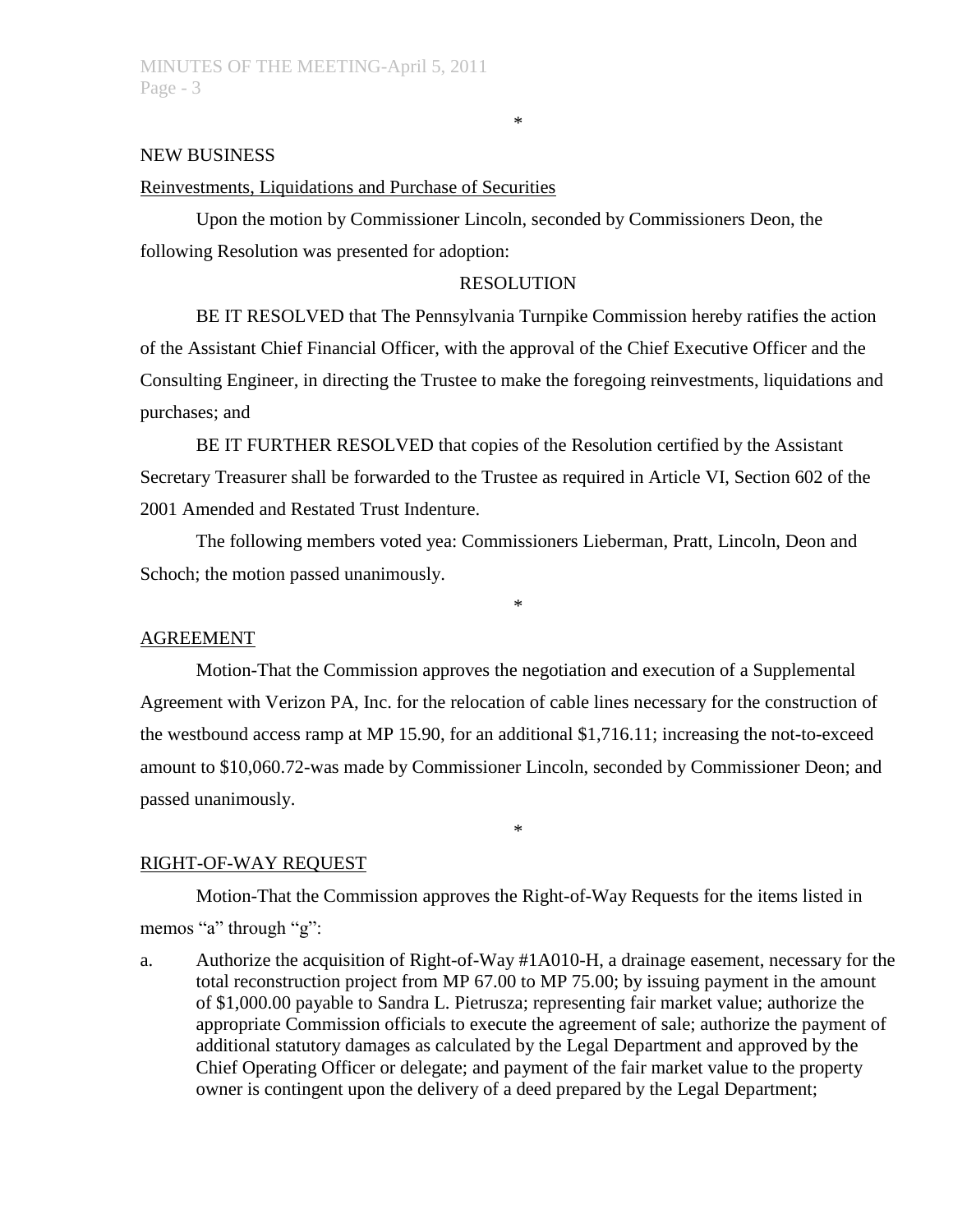- b. Approve the preparation and execution of a written indemnification agreement between the Commission and Allegheny Township for the access ramp at MP 127.90WB that connects to a township road;
- c. Authorize the acquisition of Right-of-Way #14211-RA, a temporary construction easement, necessary for the total reconstruction project from MP 40.00 to MP 48.00; by issuing payment in the amount of \$700.00 payable to C.E. Holden; and the appropriate Commission officials to execute the temporary construction easement;
- d. Approve settlement of Right-of-Way #14008-AA, a partial take parcel, necessary for the total reconstruction project from MP 31.00 to MP 38.00; by issuing settlement payment in the amount of \$15,000.00 payable to Hollinshead, Mendelson, Bresnahan & Nixon, P.C.;
- e. Authorize the acquisition of Right-of-Way #8995-R01, a partial take parcel, necessary for the Rt. 903 Slip Ramp project; by issuing payment in the amount of \$3,420.55 payable to Edward J. Moyer, representing fair market value and pro-rated taxes; authorize the appropriate Commission officials to execute the agreement of sale; authorize the payment of additional statutory damages as calculated by the Legal Department and approved by the Chief Operating Officer or delegate; and payment of the fair market value to the property owner is contingent upon the delivery of a deed prepared by the Legal Department;
- f. Authorize the acquisition of Right-of-Way #17753, a total take parcel, necessary for construction of the Southern Beltway project; by issuing payment in the amount of \$207,366.32, payable to Nathan J. Zarichnak and Associates, LLC, Escrow Agent; representing fair market value, pro-rated taxes, recording fees and moving costs; authorize the appropriate Commission officials to execute the agreement of sale; authorize the payment of additional statutory damages as calculated by the Legal Department and approved by the Chief Operating Officer or delegate; and payment of the fair market value to the property owner is contingent upon the delivery of a deed prepared by the Legal Department;
- g. Authorize the acquisition of Right-of-Way #14069-C, a temporary construction easement, necessary for the total reconstruction project from MP 40.00 to MP 48.00; by issuing the following payments for fair market value:

\$250.00 to Leonard R. Constantini, III

\$250.00 to Georgette P. Constantini

authorize the appropriate Commission officials to execute the temporary construction easement; authorize the payment of additional statutory damages as calculated by the Legal Department and approved by the Chief Operating Officer or delegate; and payment of the fair market value to the property owners is contingent upon the delivery of a deed prepared by the Legal Department.

-was made by Commissioner Lincoln, seconded by Commissioner Deon; and passed unanimously.

\*

# APPROVE ADVERTISING

Motion-That the Commission approves advertising for the items listed in memos "a" through  $C$ ":

a. Authorized Service Provider for coverage from MP 24.90 to MP 49.30;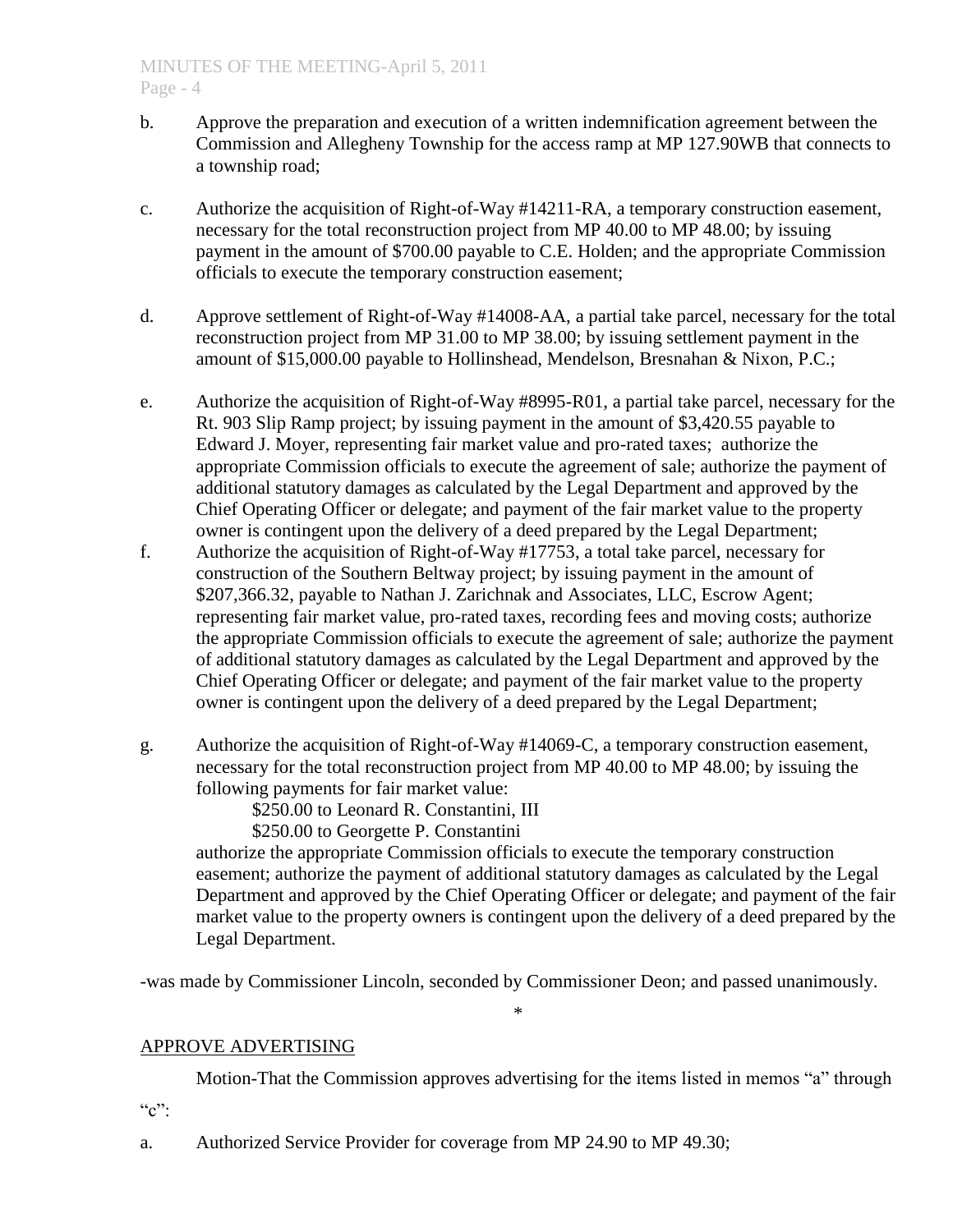## MINUTES OF THE MEETING-April 5, 2011 Page - 5

- b. Authorized Service Provider for coverage from MP A75.90 to MP A94.40;
- c. Authorized Service Provider for coverage from MP A94.50 to MP A130.60.

-was made by Commissioner Deon, seconded by Commissioner Pratt; and passed unanimously.

## AWARD OF BIDS, A CHANGE ORDER & THE ISSUANCE OF PURCHASE ORDERS

Motion-That the Commission approves the Award of Bids, a Change Order and the Issuance of Purchase Orders for the items listed in memos "a" through "c":

\*

- a. Blade PCs for the Traffic Operations Center at the TIP building utilizing the Commonwealth's contract with ePlus Technology, Inc.; at a total award of \$385,626.74;
- b. Video Display Wall for the Traffic Operations Center at the TIP building, utilizing the Commonwealth's contract with Vistacom; at a total award of \$1,188,838.71;
- c. Radio System for the Traffic Operations Center at the TIP building, utilizing the Commonwealth's contract with Zetron, Inc.; at a total award of \$485,482.50;

## -was made by Commissioner Lincoln, seconded by Commissioner Pratt; and passed unanimously.

## Item F-5d was REMOVED FROM AGENDA

d. Change Order for preventative maintenance of the lighting on the Mon/Fayette Expressway, for an increase of \$75,000.00; increasing the purchase order to \$195,000.00.

#### \*

# AWARD OF CONTRACTS

Motion-That the Commission approves the Award of Contracts for the items listed in memos

"a" through "e":

- a. Contract #A-020.00T002-3-04 for wetland mitigation at Norristown Farm Park; to the lowest responsive and responsible bidder, James D. Morrissey, Inc.; at a total award of \$1,039,115.95 and a contingency of \$75,000.00;
- b. Contract #T-247.38F005-3-02 for general construction for the traffic operations center at the TIP building; to the lowest responsive and responsible bidder, Lobar, Inc.; at a total award of \$625,000.00 and a contingency amount of \$30,000.00;
- c. Contract # T-247.38F005-3-03 for plumbing work for the traffic operations center at the TIP building; to the lowest responsive and responsible bidder, G.R. Sponaugle & Sons, Inc.; at a total award of \$284,900.00 and a contingency amount of \$20,000.00;
- d. Contract # T-247.38F005-3-04 for electrical work for the traffic operations center at the TIP building; to the lowest responsive and responsible bidder, Shannon A. Smith, Inc.; at a total award of \$327,000.00 and a contingency amount of \$25,000.00;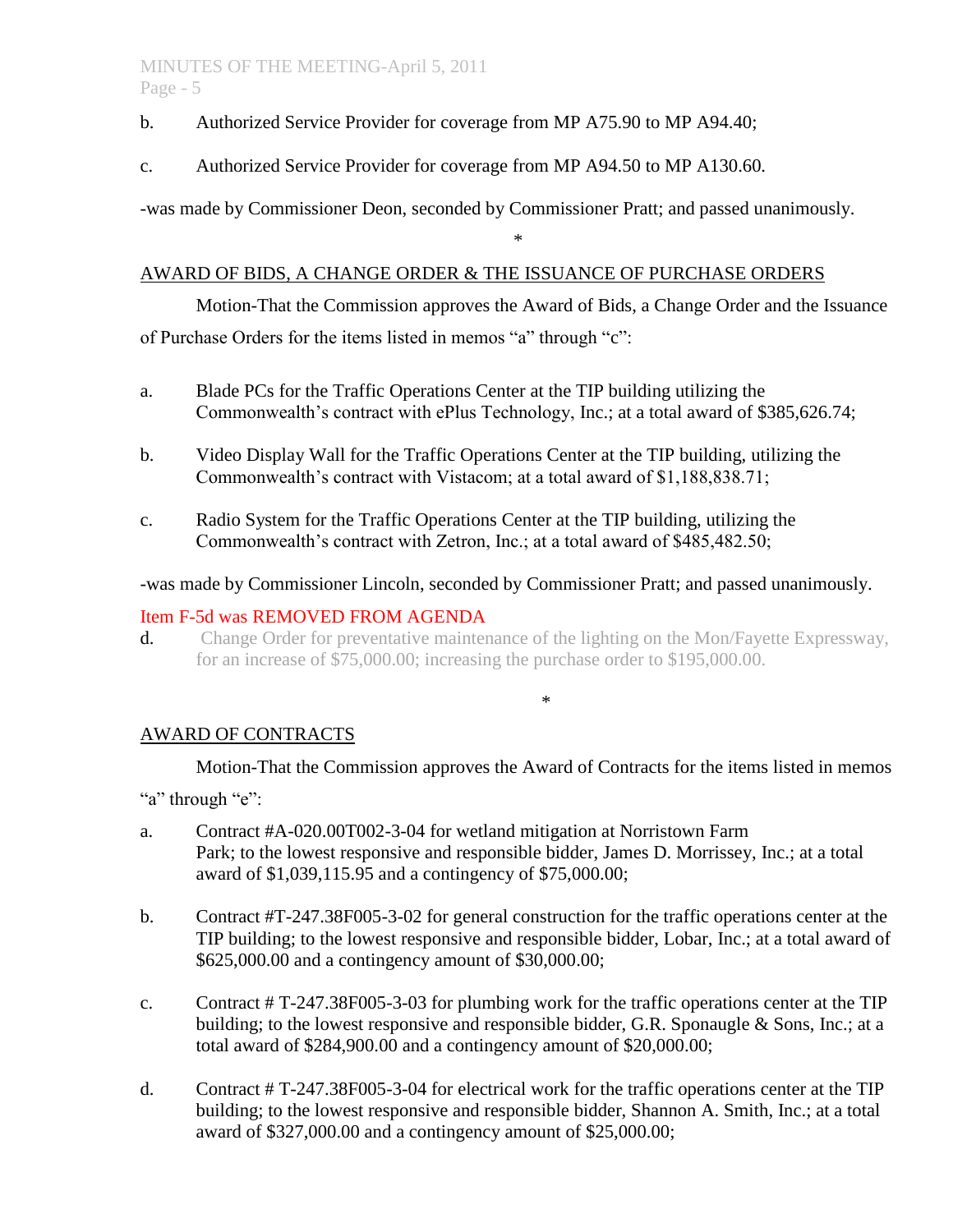## MINUTES OF THE MEETING-April 5, 2011 Page - 6

e. Contract # T-247.38F005-3-05 for HVAC work for the traffic operations center at the TIP building; to the lowest responsive and responsible bidder, Shannon A. Smith, Inc.; at a total award of \$321,900.00 and a contingency amount of \$15,000.00.

-was made by Commissioner Deon, seconded by Commissioner Pratt; and passed unanimously.

## FINAL PAYMENT

Motion-That the Commission approves Final Payment in the amount of \$600,859.45 for Contract #T-247.38F003-3-04 with Lighthouse Electric Company, Inc. for electrical work at the TIP building, for a final contract value of \$7,431,208.31-was made by Commissioner Lincoln, seconded by Commissioner Deon; and passed unanimously.

\*

\*

## AMENDING A POLICY

Motion-That the Commission amends the policy authorizing the Chief Counsel or Deputy Chief Counsel to settle, without formal Commission action, claims in dispute to include all property damage claims, workers' compensation liens, and other litigation claims up to and including \$10,000; to increase the settlement authority of the Chief Counsel or Deputy Chief Counsel up to and including \$50,000.00-was made by Commissioner Lincoln, seconded by Commissioner Pratt; and passed unanimously.

\*

## ITEMS ADDED TO THE FORMAL AGENDA

## SUPPLEMENTAL AGREEMENT

Motion-That the Commission approves Supplemental Agreement #1 with McCormick Taylor, Inc. for open-end environmental services; for an additional \$150,000.00; increasing the notto-exceed amount to \$900,000.00-was made by Commissioner Lincoln, seconded by Commissioner Deon; Commissioner Schoch abstained.

COMMISSIONER SCHOCH: I abstain because the vendor is a prior employeer. The motion passed.

#### CHANGE ORDERS

Motion-That the Commission approves Change Orders for the items listed in memos "a" and  $b$ ":

\*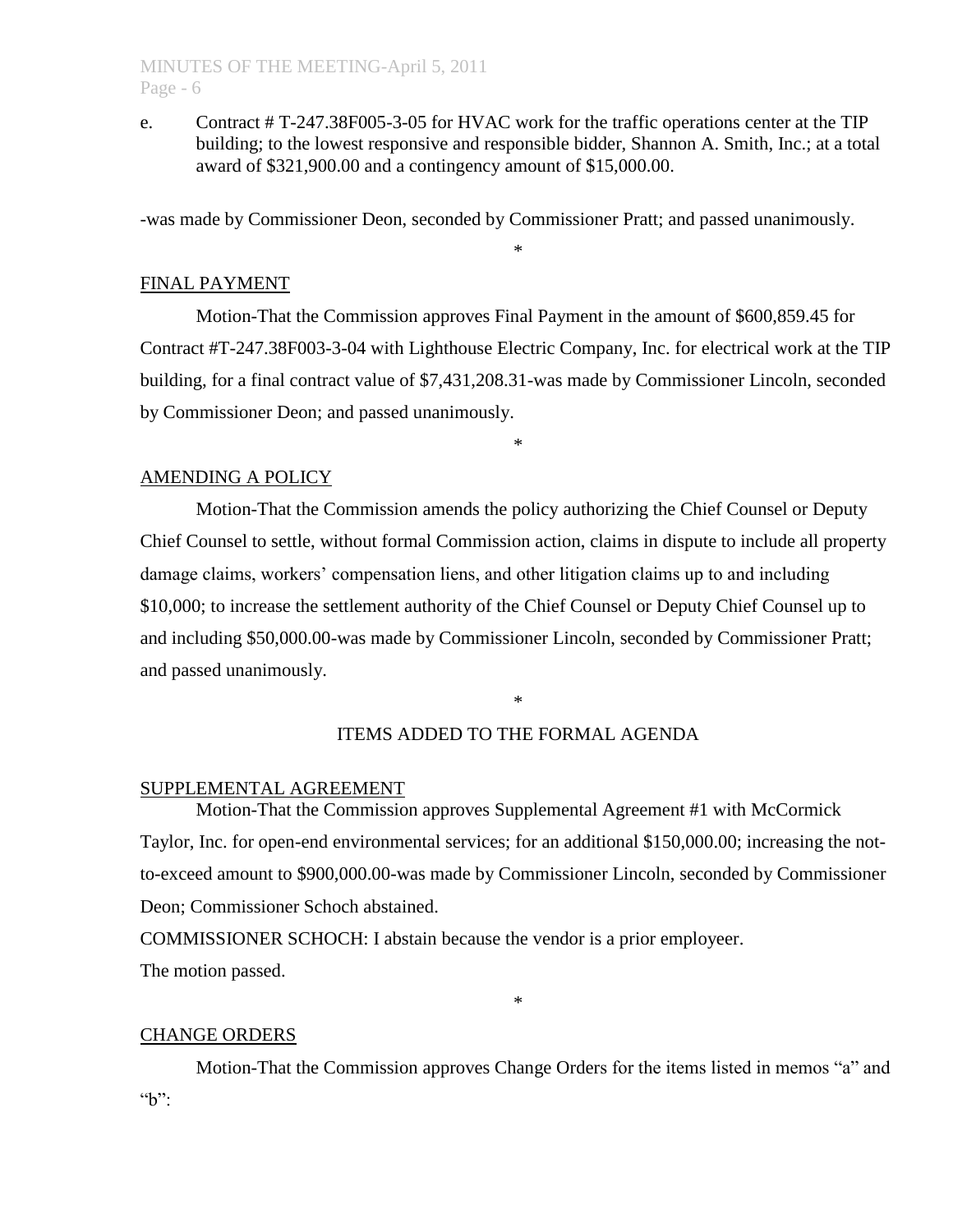- a. Change Order #1 for Contract #M-015.30X001-3-03 with McKamish, Inc. for plumbing work at the Maintenance Facility at MP M18.00 SB on the Mon/Fayette Expressway, for an increase of \$90,375.72, necessary for revisions to plumbing fixtures, drains and piping;
- b. Change Order #1 for Contract A-078.00R001-3-02 with Pikes Creek Site Contractors for bituminous resurfacing and median barrier replacement from MP A77.99 to MP A88.52, for an increase of \$1,700,000.00; necessary to repair a deteriorated section of roadway pavement adjacent to this contract.

-was made by Commissioner Deon, seconded by Commissioner Lincoln; and passed unanimously.

\*

## CHANGE ORDER AND FINAL PAYMENT

Motion-That the Commission approves Change Order #5 and Final Payment for Contract #T-247.38F003-3-05 with Worth & Company, Inc. for HVAC work at the TIP Building; for an increase of \$18,354.41; making the final contract value \$6,301,842.83 and a final amount due of \$388,935.27-was made by Commissioner Lincoln, seconded by Commissioner Deon; and passed unanimously.

\*

### POLICY LETTER

Motion-That the Commission amends Policy Letter 6.4, Vehicle Policy, to reflect changes as discussed-was made by Commissioner Lincoln, seconded by Commissioner Pratt; and passed unanimously.

\*

#### NEXT MEETING

MS. EDMUNDS: WE HAVE NO POST-FORMAL MEETING TODAY. THE NEXT FORMAL COMMISSION MEETING WILL BE TUESDAY, APRIL 26, 2011. COMMISSIONERS, I HAVE NO ADDITIONAL ITEMS FOR CONSIDERATION. I REQUEST A MOTION FOR ADJOURNMENT.

### ADJOURNMENT

CHAIRMAN LIEBERMAN: WE WELCOME OUR NEW CEO TO HIS FIRST OFFICIAL MEETING; WELCOME ROGER. WE ARE OFF TO A GOOD START WITH A FEW WEEKS OF ROGER AS CEO AND WE ARE LUCKY AND GLAD TO HAVE HIM. SO ROGER, WELCOME.

Motion-That this meeting of The Pennsylvania Turnpike Commission be adjourned at 12:13

p.m.-was made by Commissioner Lincoln, seconded by Commissioner Deon; and passed unanimously.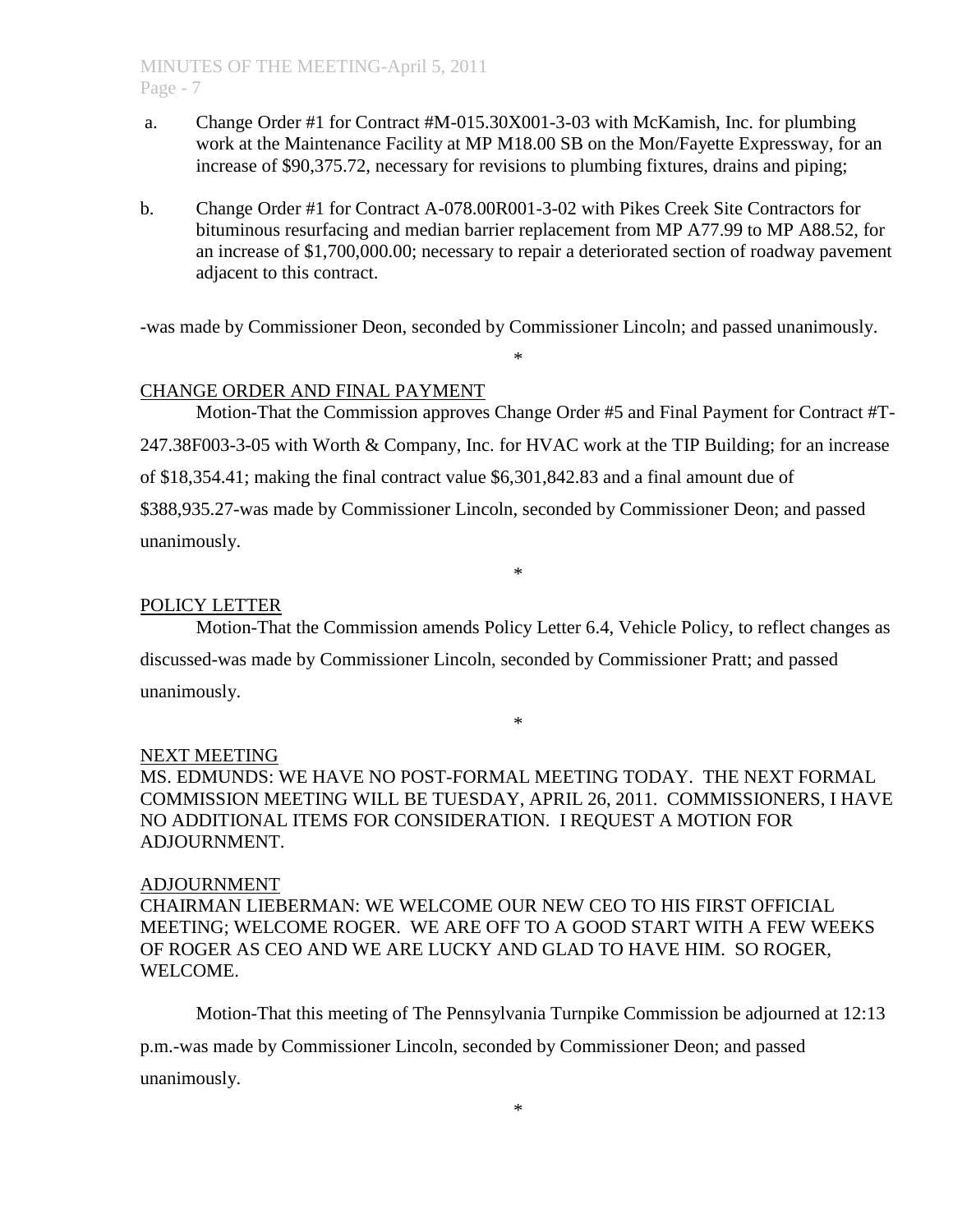PREPARED BY:

Ann Louise Edmunds Assistant Secretary Treasurer

04-05-11 **APPROVED BY:** 

J. William Lincoln Secretary Treasurer